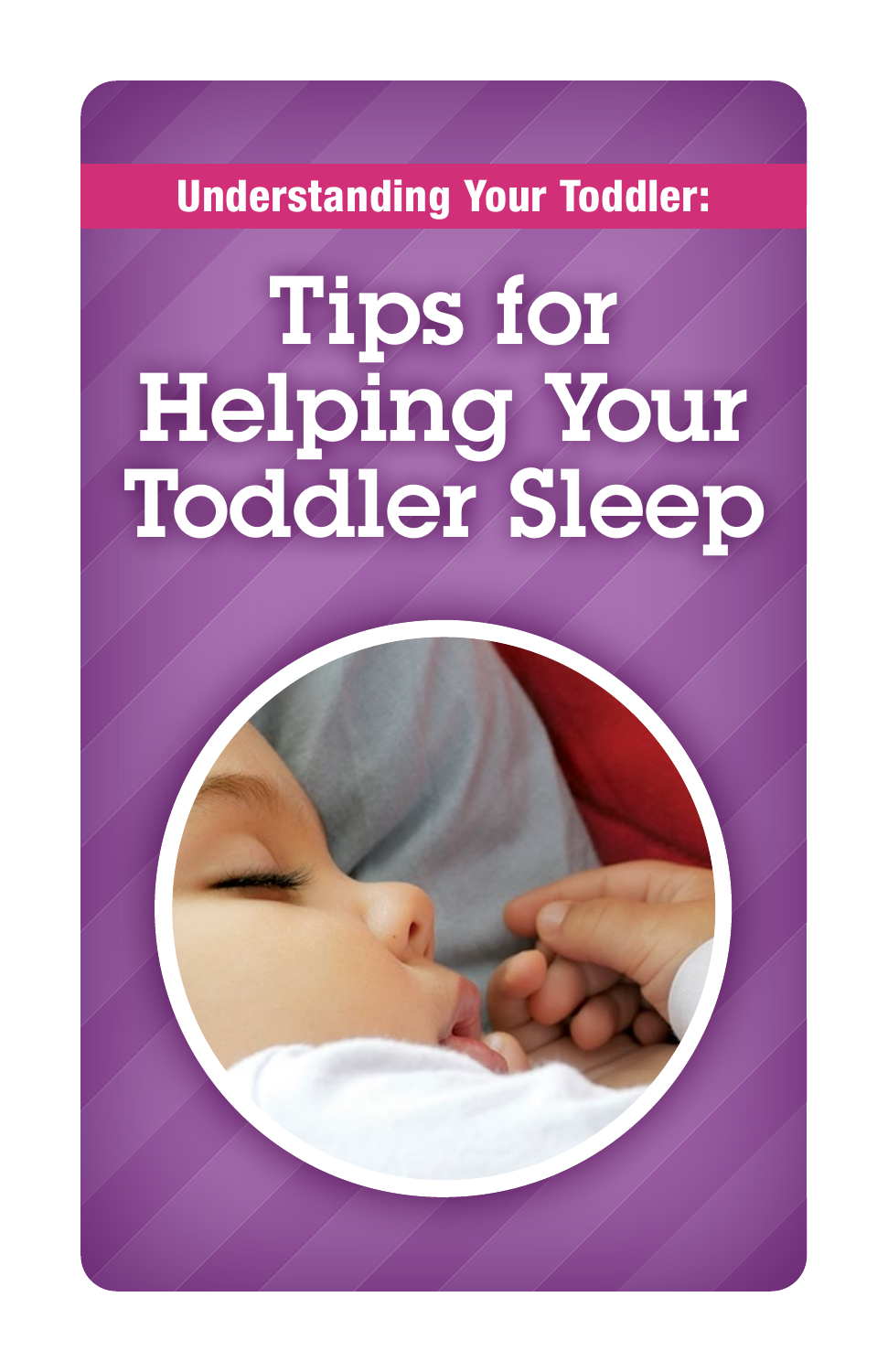**Your toddler sleeps more at night than she did when she was younger. Still, bedtime is not always easy. A relaxing bedtime routine can help her go to sleep and stay asleep.** 

## How to Create a Bedtime Routine

- Choose Simple Steps: Some of the things you already do can be part of your routine.
- **Be Consistent:** Do the same steps in the same order every time.
- **Be Patient:** Allow time for your toddler to learn he routine.

### **Tips to Remember:**

- A routine is not a schedule. A bedtime routine can be done at any time. It is the order of the steps that is important, not the time on the clock.
- Begin your routine when your child shows you she is tired by yawning or rubbing her eyes.
- The routine does not have to be long. Choose the steps that work best for your family!
- Your toddler will learn the routine in about 1-2 weeks.
- Remove distractions, such as screens, lights, and noises, to help your toddler calm down easier.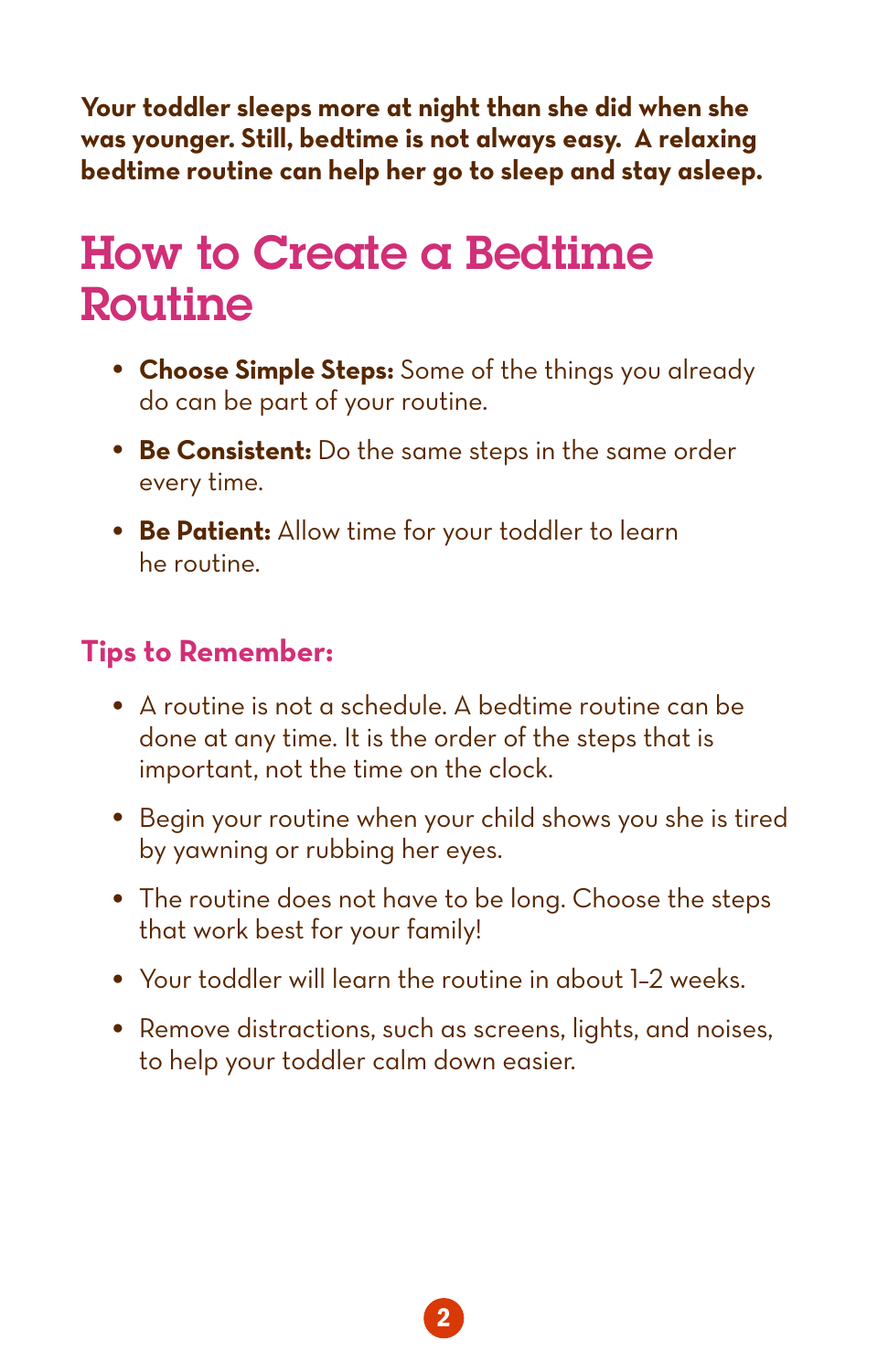#### **Here is an example of a simple bedtime routine. Just remember these words: Bath-Book-Bed**

**Bath:** Start her bedtime routine with a nice warm bath. Or, you can wash her face and brush her teeth. Keep things quiet and calm so she knows it is almost bedtime.

**Book:** Read her a book, tell her a story, or sing her a song. Do not play exciting games or let her run and play. You are slowly calming her down so that she becomes sleepy.

**Bed:** When she is very drowsy, end the routine by putting her in her bed. Say goodnight by rubbing her back or singing calming words over and over.

3

## Night Waking

**Sometimes, your toddler may wake up more often than you expect. Her sleep is still changing. At her age, waking is usually temporary. She is less likely to wake because she is hungry. Here are some tips to help her sleep better.**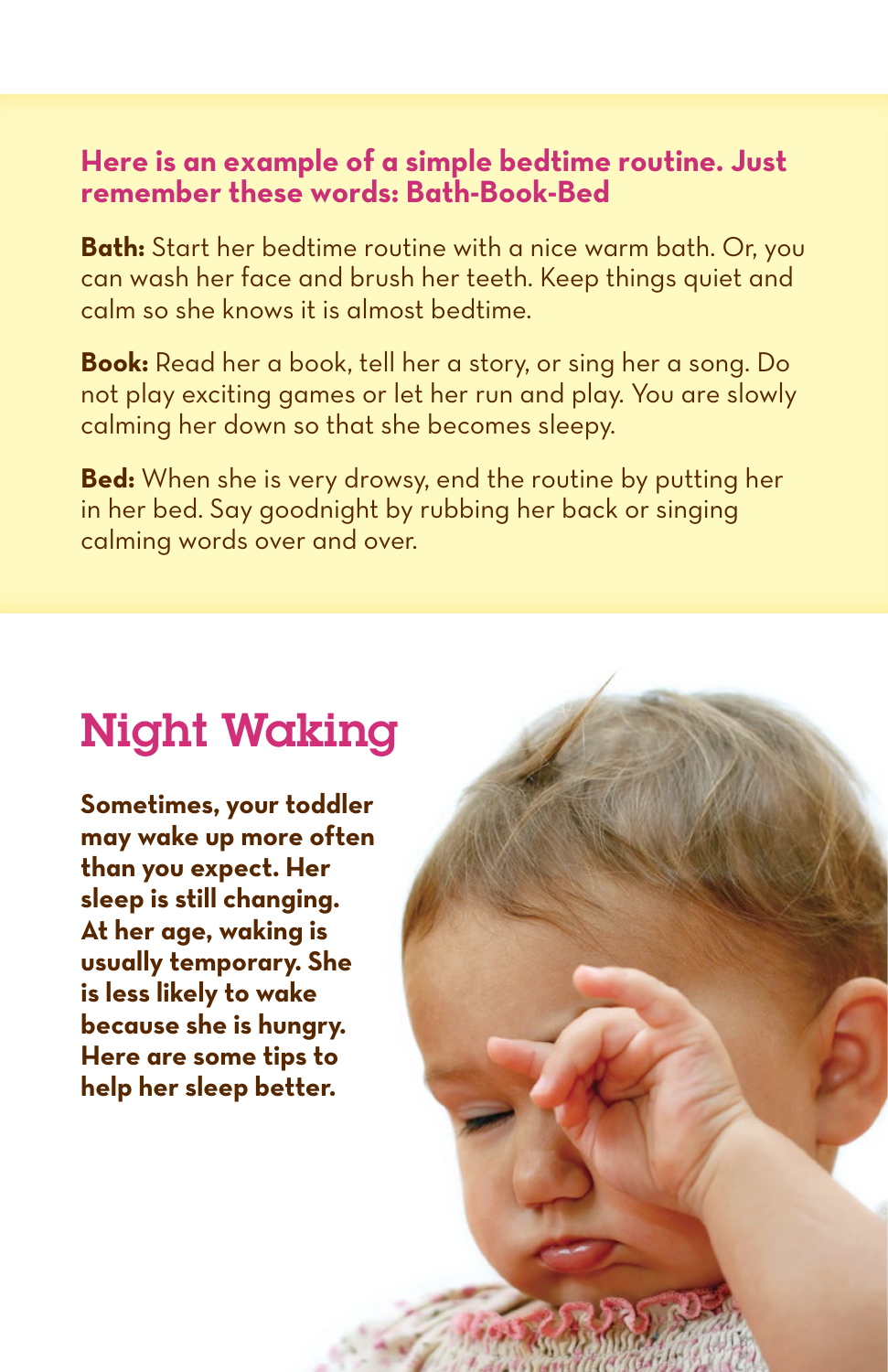## Tips to Try

- Being excited and playing at bedtime can make it harder for her to go to sleep and to stay asleep. Use a routine to help her relax.
- Give your toddler lots of practice with new skills during the day. When she masters the skill, she will not wake as often.
- Flashing lights and sounds are very exciting to your toddler. Turn off screens and electronics with lights and sounds from the room where she sleeps.
- Your toddler may wake more often when sleeping in <sup>a</sup> new or different place. It might help to keep familiar objects close by. You can use your bedtime routine, but she may wake up anyway. She will sleep longer when you get home or when she gets used to the new place.
- Your toddler may wake more often when her routine changes. She will sleep longer again when she learns the new routine.
- Your toddler will wake when she is sick or uncomfortable. She will sleep longer when she feels better. Check with your health care professional if you are worried.